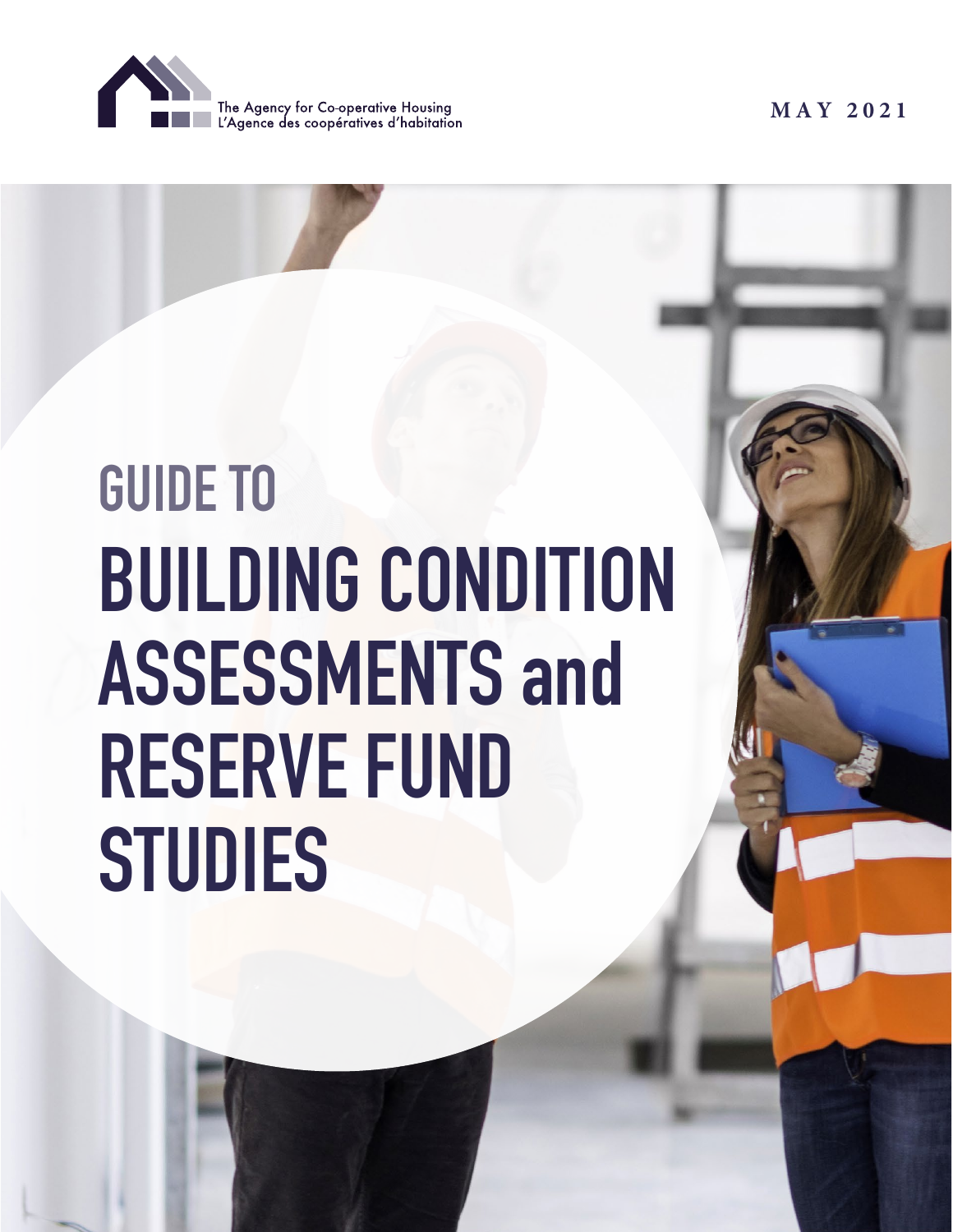# **Contents**

| Appendix A: Tips for Reviewing a Draft BCA and RFS 15 |  |
|-------------------------------------------------------|--|
|                                                       |  |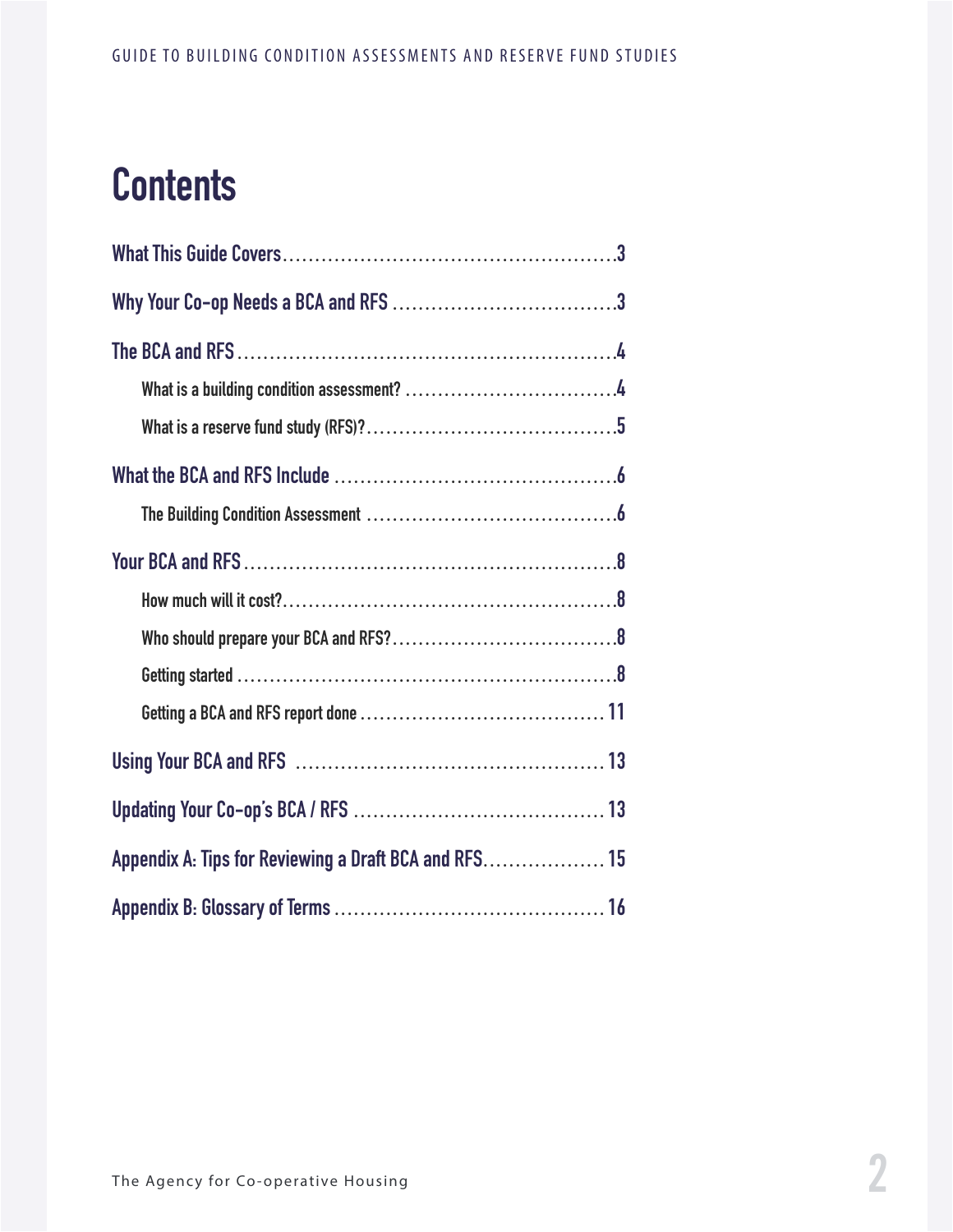## <span id="page-2-0"></span>**What This Guide Covers**

This guide is about building condition assessments (BCAs) and reserve fund studies (RFSs).

It explains

- » what BCAs and RFSs are
- » why your co-op needs a BCA and RFS
- » what a good BCA and RFS include
- » how your co-op can have them prepared.

The BCA and the RFS are two separate reports but they work together. Sometimes, when people talk about a BCA, they mean an RFS too. Make sure you get both of them. Just one is not enough.

# **Why Your Co-op Needs a BCA and RFS**

There are three main reasons for getting a BCA and RFS:

- **1** To find out the real condition of your co-op's buildings and property
- **2** To use in developing a long-term plan for capital repairs and replacements over a 20-, 30- or 40-year period
- **3** To develop a plan for paying for your co-op's capital repairs and replacements as needed.The cost of most capital repairs and replacements cannot be covered by your co-op's annual operating budget. Your co-op will have to pay for them through your capital replacement reserve fund, or borrow the money, or both.

A BCA (including an RFS) gives you important information about your co-op and the money needed to keep it in good condition now and in the future.

Your co-op will want a solid plan for maintaining its buildings and properties for the benefit of current members and those who will live there in years to come.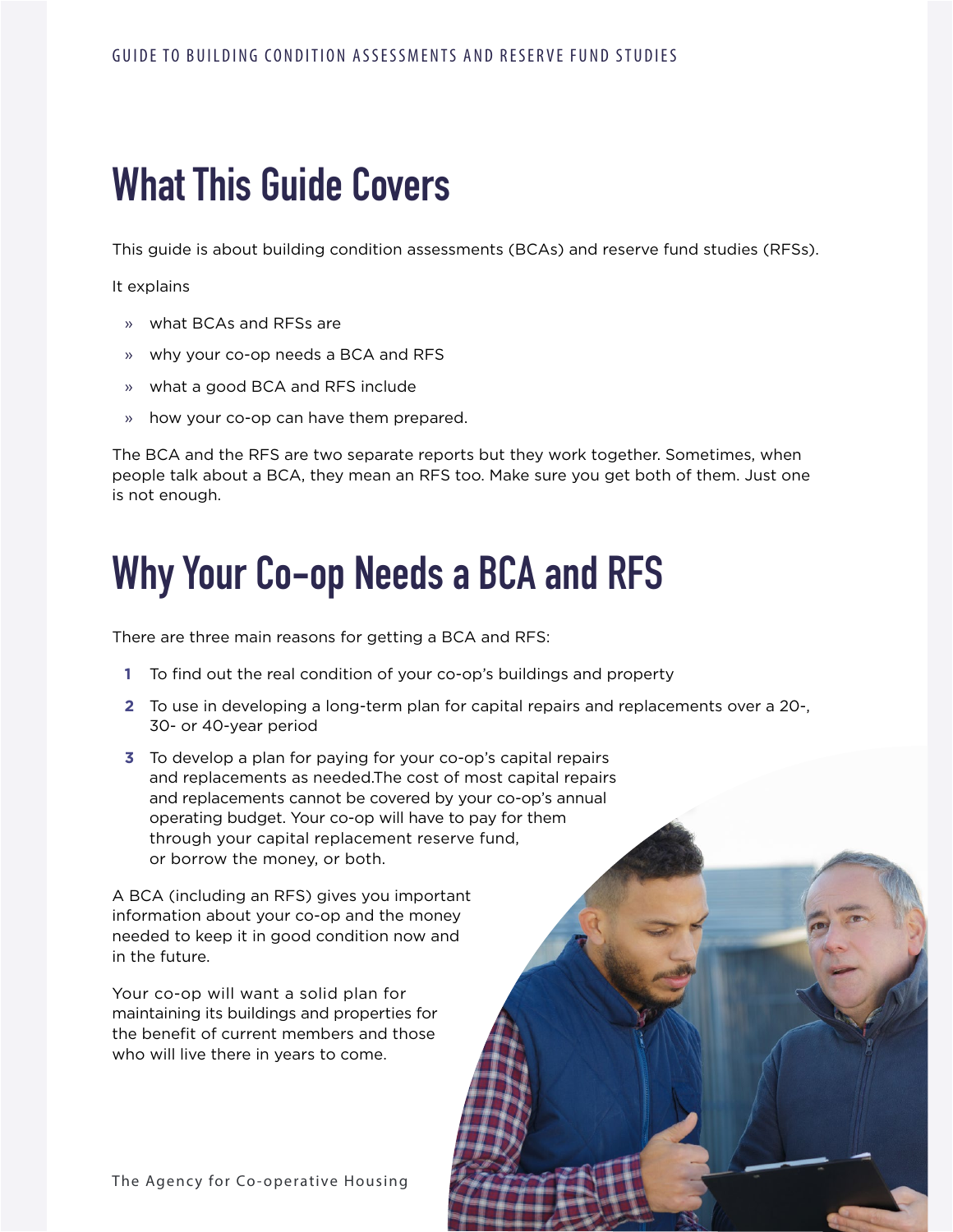# <span id="page-3-0"></span>**The BCA and RFS**

### What is a building condition assessment?

A BCA is an assessment of your buildings and their architectural, mechanical and electrical systems, including finishes to unit interiors and common areas. The BCA also reviews the condition of the elements of the site your co-op occupies. Once the current condition of each component has been evaluated, a report is written that includes the consultant's observations, recommendations and budget estimates for repair and replacement.

A BCA sets out the current state of repair of your co-op's buildings and property. Everything is included from landscaping and fences to roofs and brick, from elevators and hall carpets to kitchen cabinets and bathroom floors. The consultant who prepares the BCA will include a description of the property and make suggestions about maintenance, repairs and replacements.

A BCA also tells you roughly when each part of your co-op's buildings and property will need repairing or replacing, and estimates the cost.

In developing the BCA, the consultant will

- » inspect all the different parts of your co-op's buildings and property. Typically, only a percentage of your total unit interiors and attics (usually 10%) will be inspected.
- » review such co-op documents as architectural drawings, technical reports or previous BCAs
- » interview co-op staff or members who have information about maintenance and the condition of the buildings and property.

When assessing the condition of a particular component, the consultant will use a **condition rating scale**. A common condition rating scale is "excellent / good / fair / poor."

The consultant will give a **priority rating** to every element, which will tell the co-op how urgently each one needs to be repaired or replaced. An example of a priority rating is "satisfactory / needs maintenance / needs immediate repair or replacement / health and safety concerns."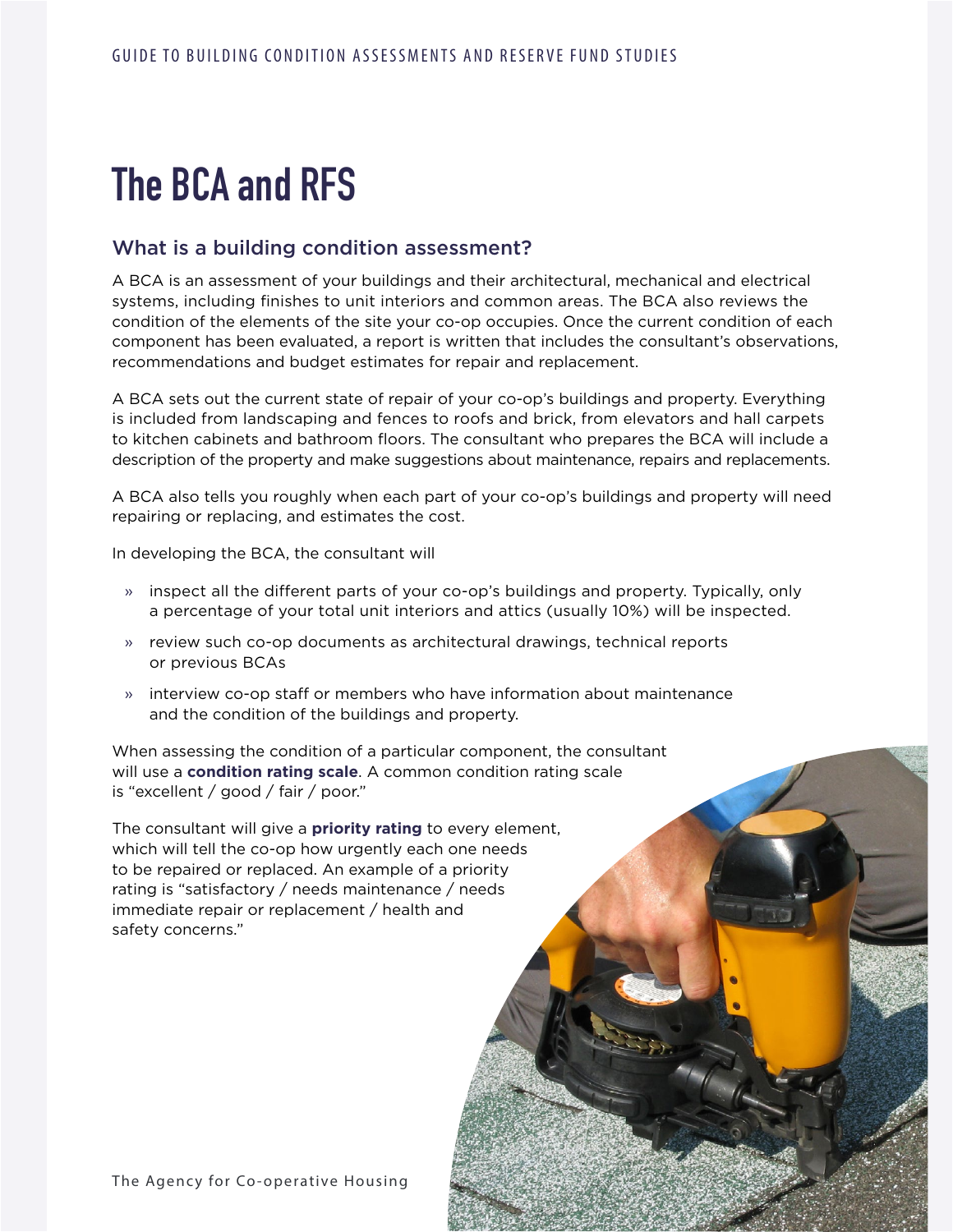<span id="page-4-0"></span>The consultant will estimate how much longer each element will last before it needs to be replaced or repaired, based on the component's present age, its condition and when it was last replaced. This is called the **remaining useful life** (RUL).

Consultants draw on databases that contain years of technical information about building and property components to help them determine the RUL. For example, if the consultant looks at your 7 year old roof and decides it is in good condition, they may know that similar roofs in good condition usually last another ten years. In that case, your roof's RUL would be ten more years.

Consultants will also have information about the current cost of replacing your roof and other components and will use that figure to work out how much it will cost to replace it in the future. This estimate is called the **projected expenditure**, which is determined by adding an inflation factor each year (usually 2%)

Considering the remaining useful life, the consultant will estimate how much a new roof will cost in ten years, based on what it would cost today.

Consultants know the best, most up-to-date ways to repair and replace building and site components. They will include suggestions in the BCA on how to make the repairs and replacements. These suggestions might include ideas about energy efficiency, cost savings or improved durability.

When the condition, priority ratings and costing are complete, the consultant will present the co-op with a draft of its BCA that will list

- » all the building and site components of your property and their condition
- » when the different components will need repair or replacement
- » how much each repair or replacement will probably cost.

#### What is a reserve fund study (RFS)?

A RFS identifies upcoming expenditures for the various elements of your property, estimates reasonable budgets for the repair or replacement of these components and predicts the probable date for the work.

In the RFS, the consultant lays out

- » year-by-year costs for capital repairs and replacements over the study period (20 to 40 years). These may include contingency costs and sales tax, but not the cost of project management.
- » the annual contribution to the reserve fund or the financing needed to pay for them
- » two or three funding scenarios (also known as cash-flow scenarios)
- » an inflation factor for estimating future costs
- » the approximate rate of return anticipated on co-op investments.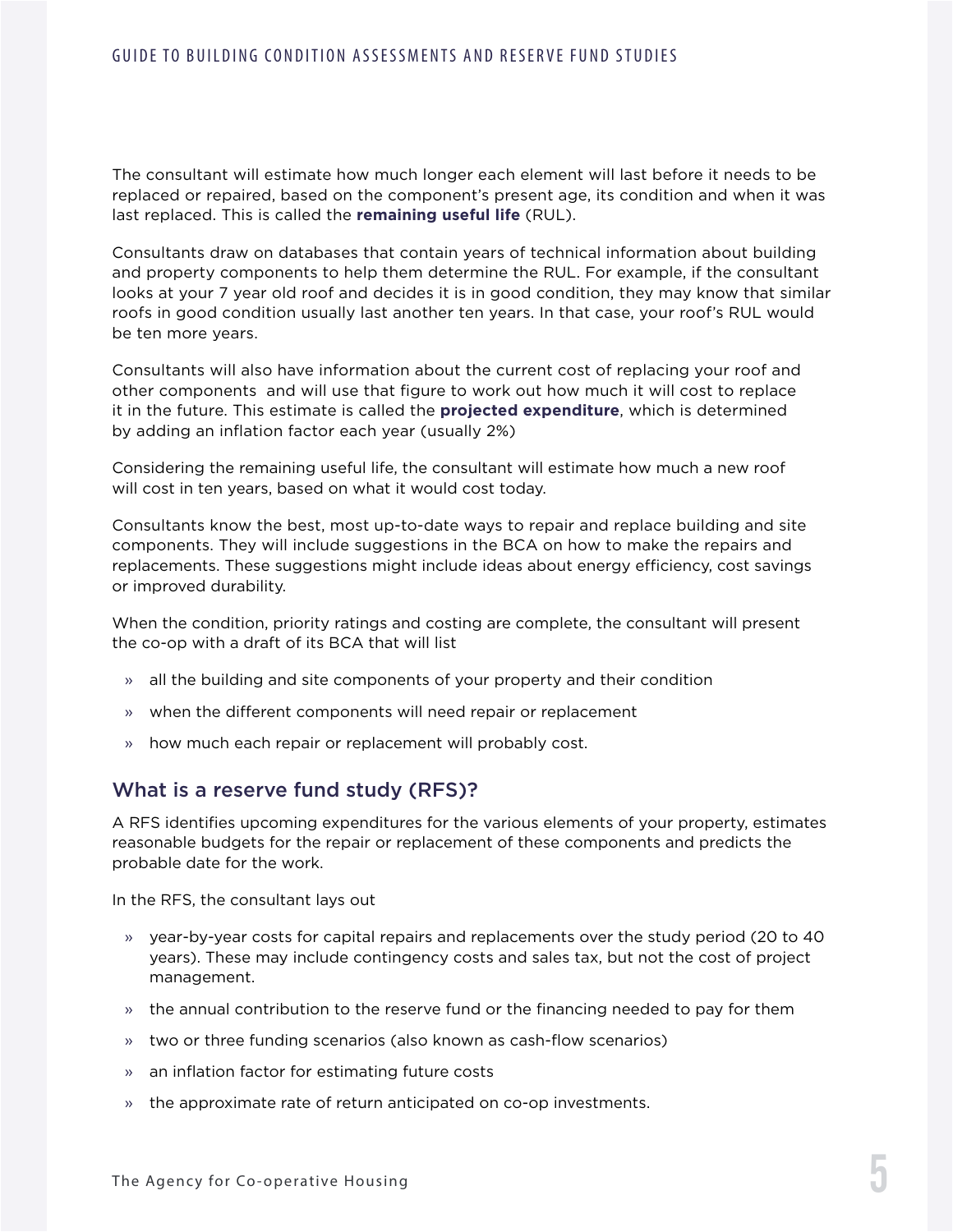<span id="page-5-0"></span>Based on information compiled from the building condition assessment, the RFS sets out the capital repair and replacement costs for each year over the next 20, 30 or 40 years, depending on what period the consultant has been asked to prepare the study.

The RFS will determine how much your co-op needs to set aside in its **capital reserve fund** every year in order to pay for future capital repairs and replacements. The annual reserve fund contribution amount will be based on

- » how much your co-op has in its reserve fund now (the reserve fund balance)
- » the total projected expenditures for each year
- » an estimate of how much your reserve fund will increase in value through investment earnings.

The consultant will include different scenarios or options describing how a co-op might pay for capital repair and replacement costs. The first scenario is a projection of how much money your co-op would have available if you continued to make the same reserve fund contribution as in your current budget (also known as the status-quo scenario). This will show your co-op whether your present level of reserve fund contribution will be enough for the upcoming expenditures. Other scenarios may include a cash injection in a particular year (loan) or an increase in the reserve contribution because your co-op's mortgage has been fully paid.

One cost that no co-op should overlook is for project management. Capital repairs and replacements can be major projects that take months, involve many steps and call for special supervision. We strongly recommend that a project manager be engaged to give large or sophisticated projects the oversight they require.

# **What the BCA and RFS Include**

### The Building Condition Assessment

Consulting firms have their own formats when preparing a BCA. However, a good format should always follow the **Standard Guide for Property Condition Assessments: Baseline Property Condition Assessment Process** (ASTM E2018-15 Standard). That guide does not deal with RFSs.

The BCA typically includes the following elements:

#### **Introduction**

- » sets out the purpose of the assessment
- » describes the scope of work
- » describes the property
- » points out any health and safety concerns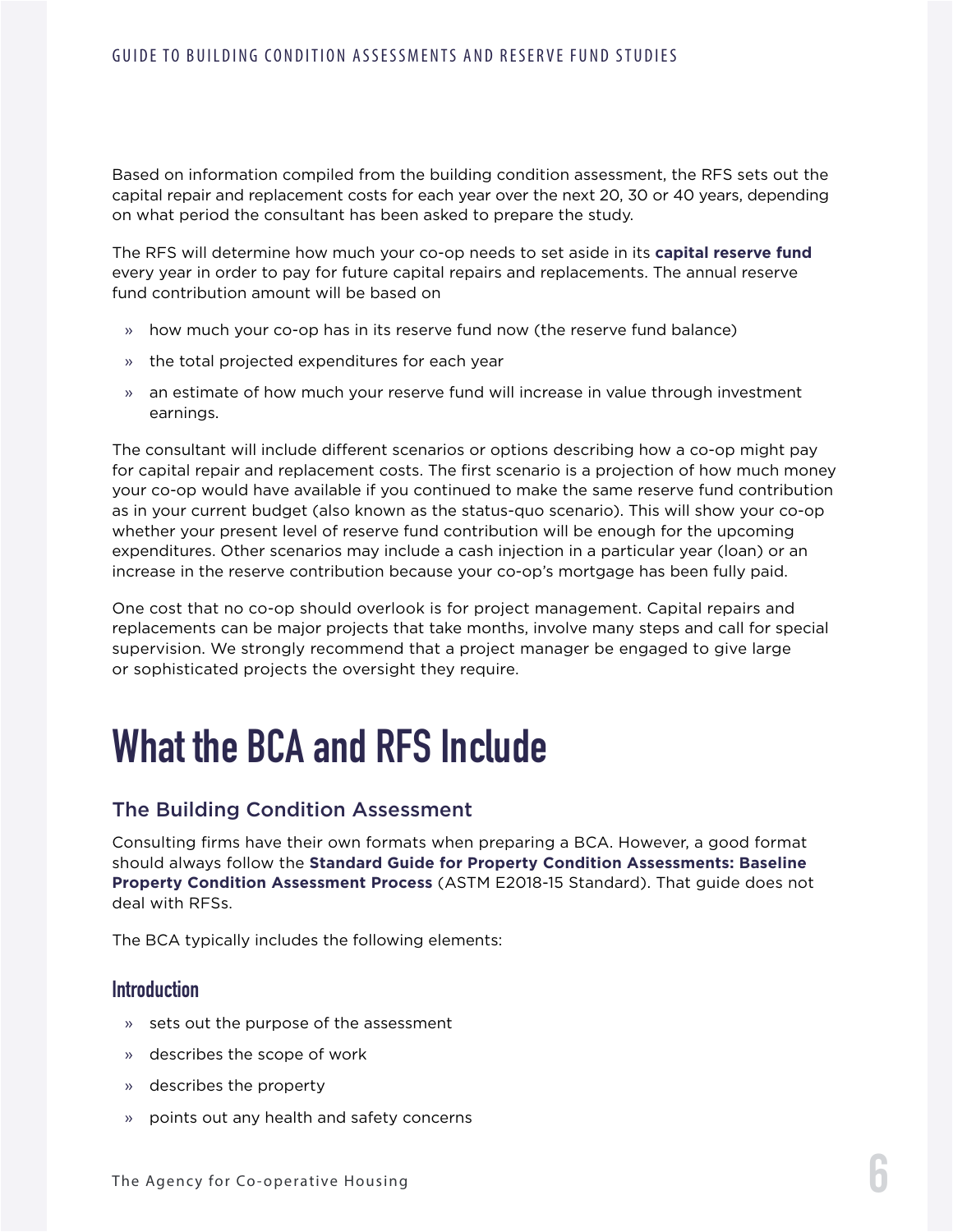### **Methodology**

- » describes the general method used to complete the assessment
- » identifies the unit interiors inspected, including attics
- » describes the information and documentation received and reviewed from the co-op
- » explains the condition and priority rating scales

### **Executive Summary**

- » presents a summary of the findings
- » points out items that require immediate attention
- » describes any health and safety concerns

### **Building Condition Assessment**

- » provides observations, recommendations and comments on all building and site elements assessed
- » includes photographs
- » lists the priority and condition ratings of the different building and property elements, the remaining useful life of each element, the total number of each of the elements and the projected replacement cost of each

#### **Tables**

- » includes a spreadsheet showing the projected expenditures for each year
- » sets out the inflation rate used to calculate the future cost of the expenditures
- » may include an inventory listing all  $\epsilon$



The Agency for Co-operative Housing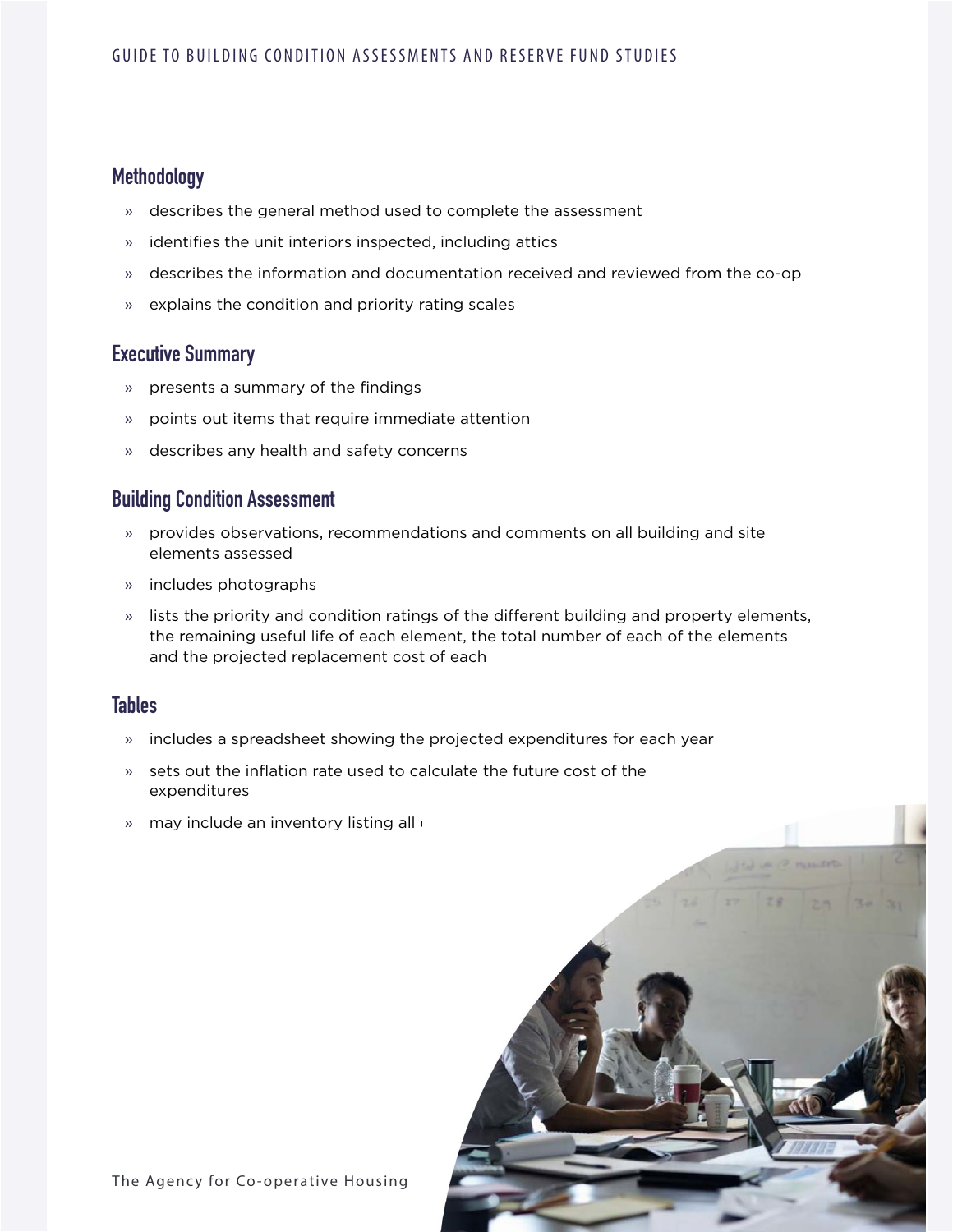### <span id="page-7-0"></span>**The Reserve Fund Study**

The RFS typically includes the following elements:

#### **Narrative**

» a short description of the financial scenarios or options given and the tables

#### **Tables**

- » a table for each **cash flow scenario** showing
- » the annual reserve fund contribution required
- » the annual projected expenditures as inflated and
- » the opening and closing balances of the reserve fund
- » the interest rate assumed on investments

# **Your BCA and RFS**

#### How much will it cost?

At the time of writing, a BCA, including a reserve fund study, usually costs between \$4,000 and \$10,000. The cost will vary depending on your building types, where your co-op is located and the size of your property.

### Who should prepare your BCA and RFS?

An accurate, useful BCA requires the services of a consultant (professional engineering or architectural firms) who is qualified and has experience in completing these reports.

### Getting started

Getting started on the BCA and RFS typically includes the following steps:

Contact consultants Use a bid process

Select a firm

Award the contact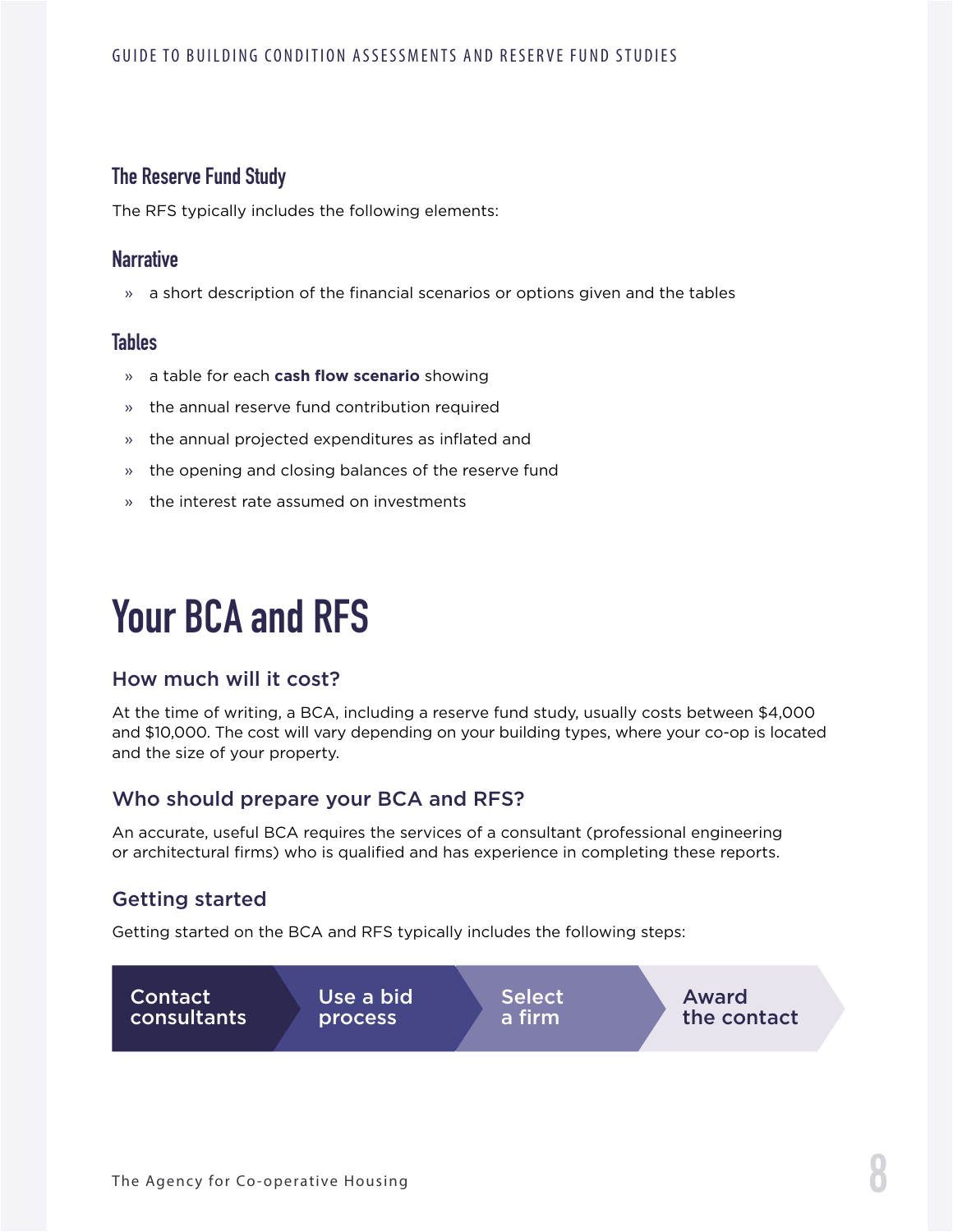1. Contact a consultant (sector-based or a professional engineering or architectural firm)

 When determining which consultants to approach, ensure that they have professionals on staff that are experienced in preparing BCAs and RFSs. The Agency or other co-ops in your area may be able to suggest qualified consultants.

2. Use a bidding process to obtain competitive quotes

 Your co-op will have to follow its own spending rules when contracting for a BCA and RFS. Given the usual cost and co-ops' typical spending rules, you will likely have to request **proposals** from three qualified consulting firms.

 Experienced consulting firms will have a standard format for their proposals. If you are not familiar with a particular firm, ask them to include a sample BCA and RFS with their proposal.

 Give the firms a due date for the proposal. Usually, a bid proposal can be submitted within a week or so.

a. Optional Work

 Your co-op may want other work included in the proposal. The consultant should price these items separately. Optional work may include the following:

#### **Inspections of unit interior**

 Typically, 10 per cent of unit interiors are inspected for a BCA, as this would provide a good sampling of the units' condition. You may want to have more units inspected, so ask the consultant to include a per-unit cost for inspecting additional units.

#### **Elevator assessment report**

 Co-ops with elevators may want to request an elevator assessment report completed by an independent, specialized elevator consultant. The BCA would typically include a general evaluation of your elevators and associated components. However, you may want a more thorough inspection if you have elevator problems or are considering major repairs or replacement.

#### **Additional meetings**

 The consultant will inspect the co-op during the scheduled site visit. You may want further visits to

- » present the draft BCA and RFS to the board of directors
- » attend a members' meeting when a report on the BCA and RFS is given.

 Asking the engineer to present the draft BCA and RFS to the board of directors allows you to talk about concerns and ask questions. It helps the board understand the reasoning behind the engineer's projected expenditures and recommendations.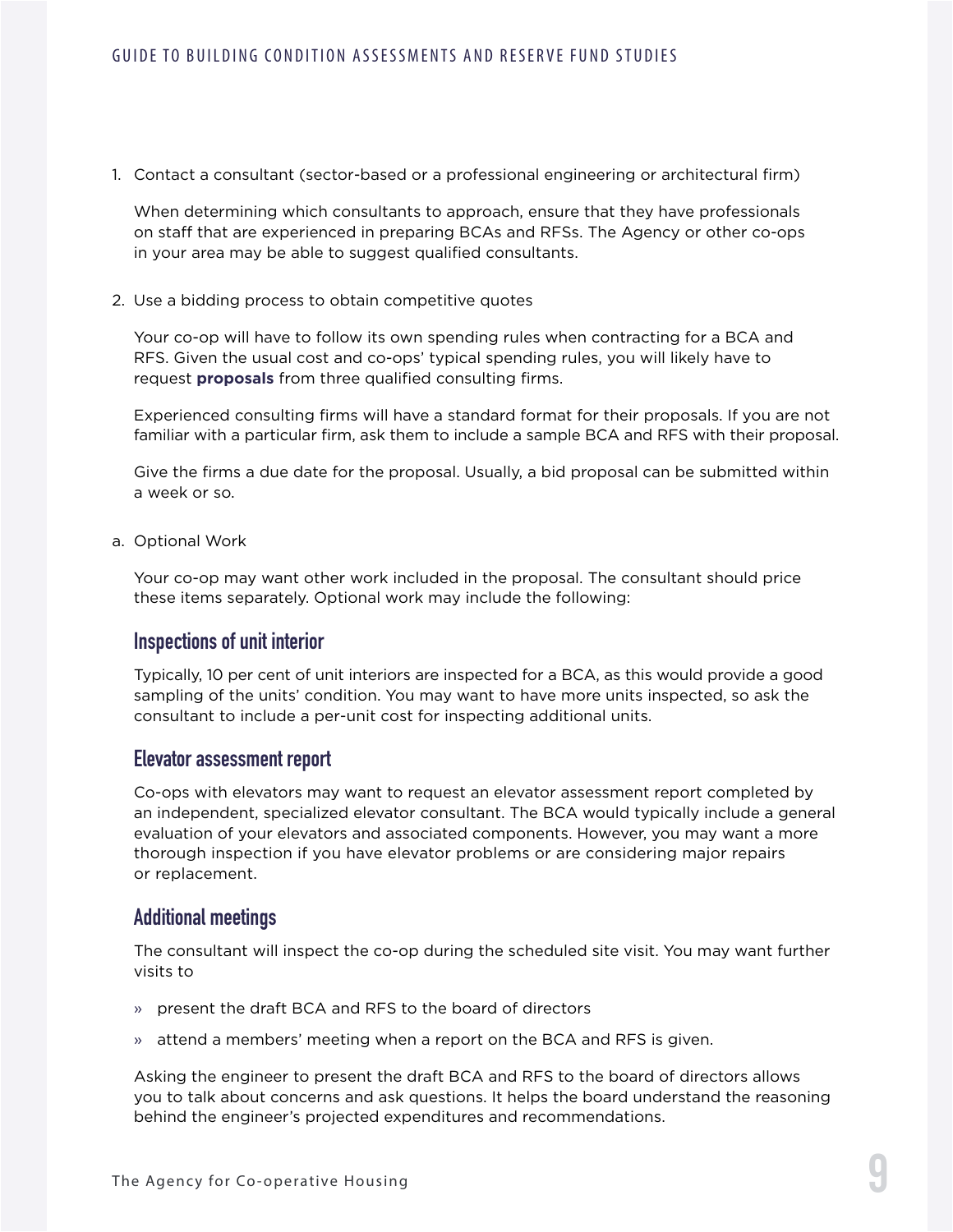#### 3. Select the consulting firm

 Selecting the consulting firm should not take more than a week or so after your co-op has received the proposals.

 The prices in the proposals will vary, but they should be similar. The review will also help you understand each consulting firm's scope of work and services to be provided.

 Co-op staff should thoroughly review every proposal and check references. They should then make a recommendation to the board of directors to help with the selection. Staff may need to contact the firms and ask for further information or clarification before a decision can be made.

Each proposal should include the following:

- » an introduction
- » the co-op's background information (type and number of buildings, the year built, etc.), as provided in the RFP
- » the scope of the work, including a reference to the **Standard for the Property Condition Assessment (ASTM E2018-15)**
- » the cost of the BCA and RFS and any other additional costs
- » the date that the draft and final reports will be delivered to the co-op

 Typically, the draft report will arrive about six to eight weeks after the co-op signs an agreement with the firm.

» a billing schedule

 Most firms will invoice on completion of the final report. Others may issue progress invoices to the co-op upon reaching certain milestones.

- » a section to be signed by the co-op and the firm if the co-op decides to hire them
- » the firm's contact information
- » references

 Typically, the co-op will choose the lowest-priced proposal. However, sometimes a higher-priced proposal may be preferred for various reasons:

- » the services included
- » considerations for optional costs
- » the completion date
- » the results of the reference check.
- 4. Award the contract

 Once the board of directors has made a decision, the co-op and the consulting firm will sign the agreement included in the proposal.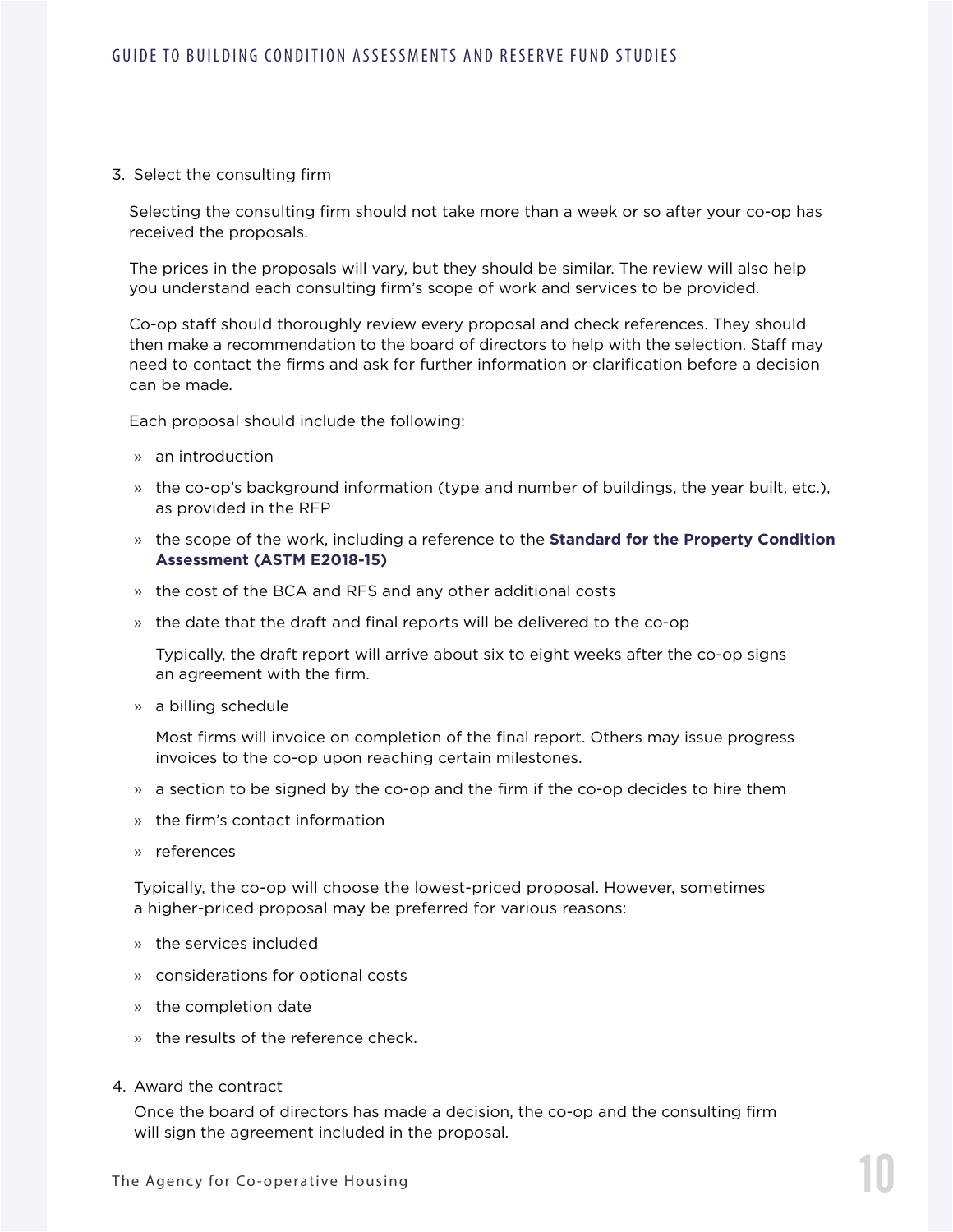### <span id="page-10-0"></span>Getting a BCA and RFS report done

Getting a BCA and RFS report done includes the following steps:



1. Site visit and document review

 Within a week of the agreement being signed, the consultant should be in touch with the co-op to schedule the site visit. Once the visit has been scheduled, the co-op will need to give proper notice to the members whose units and attics (if present) will be inspected and ensure that the consultant has access to all common areas, mechanical rooms, roof and more on the day of the visit.

 Some firms may have a **BCA and RFS Information Request Form** for the co-op to complete. The purpose of the form is to collect information about the co-op's property and finances to use in preparing the report. The consultant will ask for information about

- » the annual reserve fund contribution amount (and the potential to increase it when your co-op's mortgage is paid ), the current reserve fund balance and interest earned on investments
- » architectural drawings, technical reports, energy audits, previous BCAs etc.
- » the yearly maintenance budget
- » recently completed capital expenditures, their cost and date of replacement
- » any issues of concern with building systems, water infiltration, asbestos, mold….
- » unit turnover rate

 The more information given to the consultant, the more accurate the BCA and RFS will be. Make sure to tell the consultant about any planned capital projects and their costs, such as planned interior unit renovations when a unit turns over. Also advise the consultant of any energy-saving measures that the co-op would like to implement.

All the information should be prepared for the consultant before the scheduled site visit.

2. Draft BCA and RFS Received

 The co-op should receive the draft BCA and RFS by the delivery date set out in the proposal. Typically, the draft report will be delivered by e-mail as a PDF.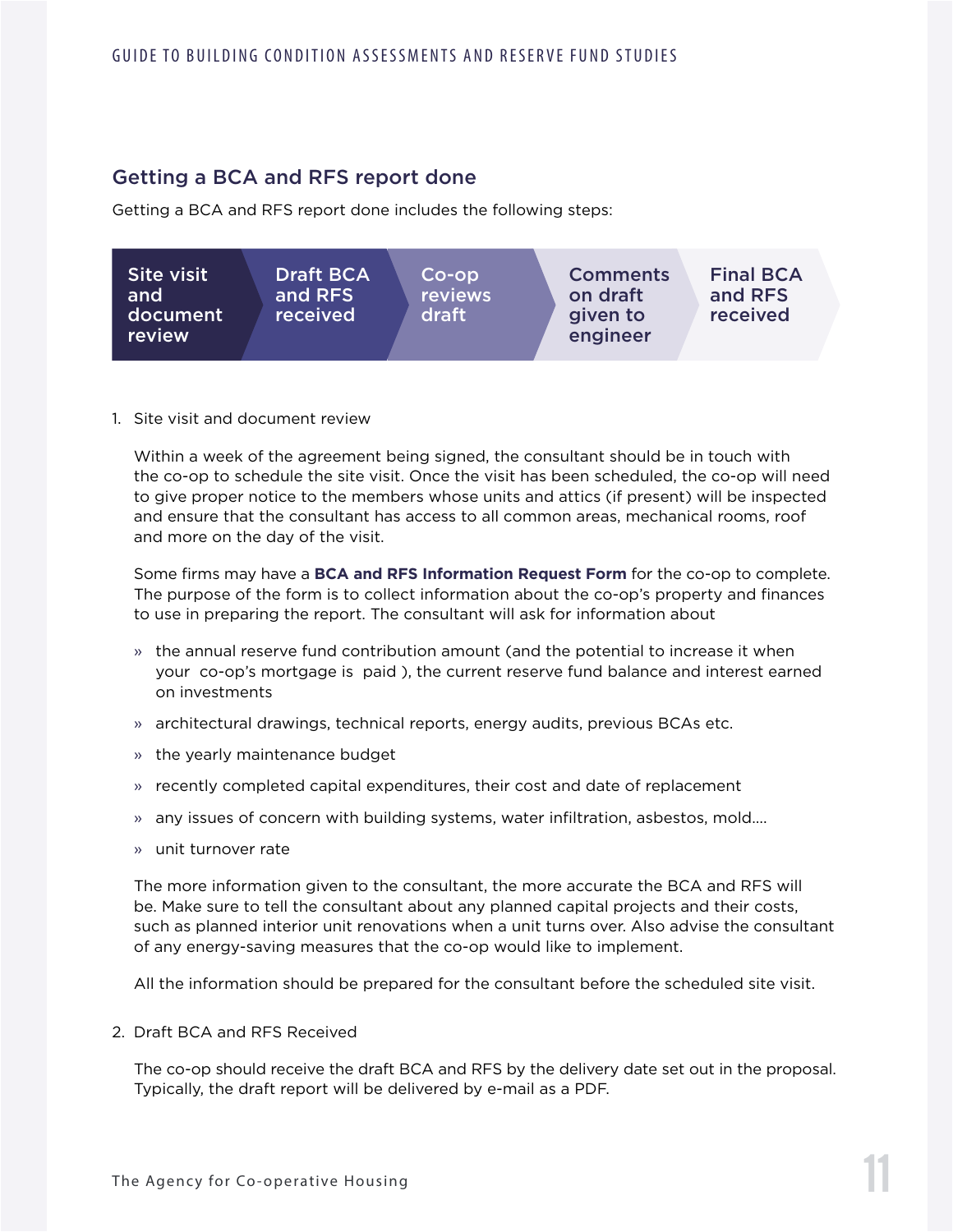#### 3. Co-op reviews draft

Tips for reviewing the **BCA and RFS** are included as an appendix to this guide.

The co-op should review the draft in detail to ensure that

- » all the items listed actually form part of the co-op's buildings and property, and no item is missing
- » the narrative section of the report (including the recommendations) is consistent with the items, replacement cost and timing shown on the tables
- » the replacement schedule is reasonable in view of the components' current condition and their remaining useful life
- » an inflation rate has been applied to the projected expenditures
- » all amounts within the tables add up
- » the information from the co-op's reference documents is reflected in the draft.

 As previously noted, sometimes the board of directors may want to meet with the consulting firm to discuss the draft. This meeting should be scheduled once the co-op has reviewed the report. If you are unsure about anything in the report, your Relationship Manager may be able to help.

4. Comments on draft given to consulting firm

 Comments arising from the review of the draft should be organized in a way that is easy to understand and sent to the consulting firm. After receiving the comments, the consulting firm will make the necessary changes. Typically, this will take a week or so to complete, depending on the number of changes required. The co-op should follow up periodically to make sure the final report is delivered by the date in the proposal.

5. Final BCA and RFS received

 When the co-op has received the final report, be sure to verify that all requested changes were made. The board of directors should approve the final report only after confirming that everything was done.

 The consultant will provide your co-op with two hard copies of the final report and a PDF version.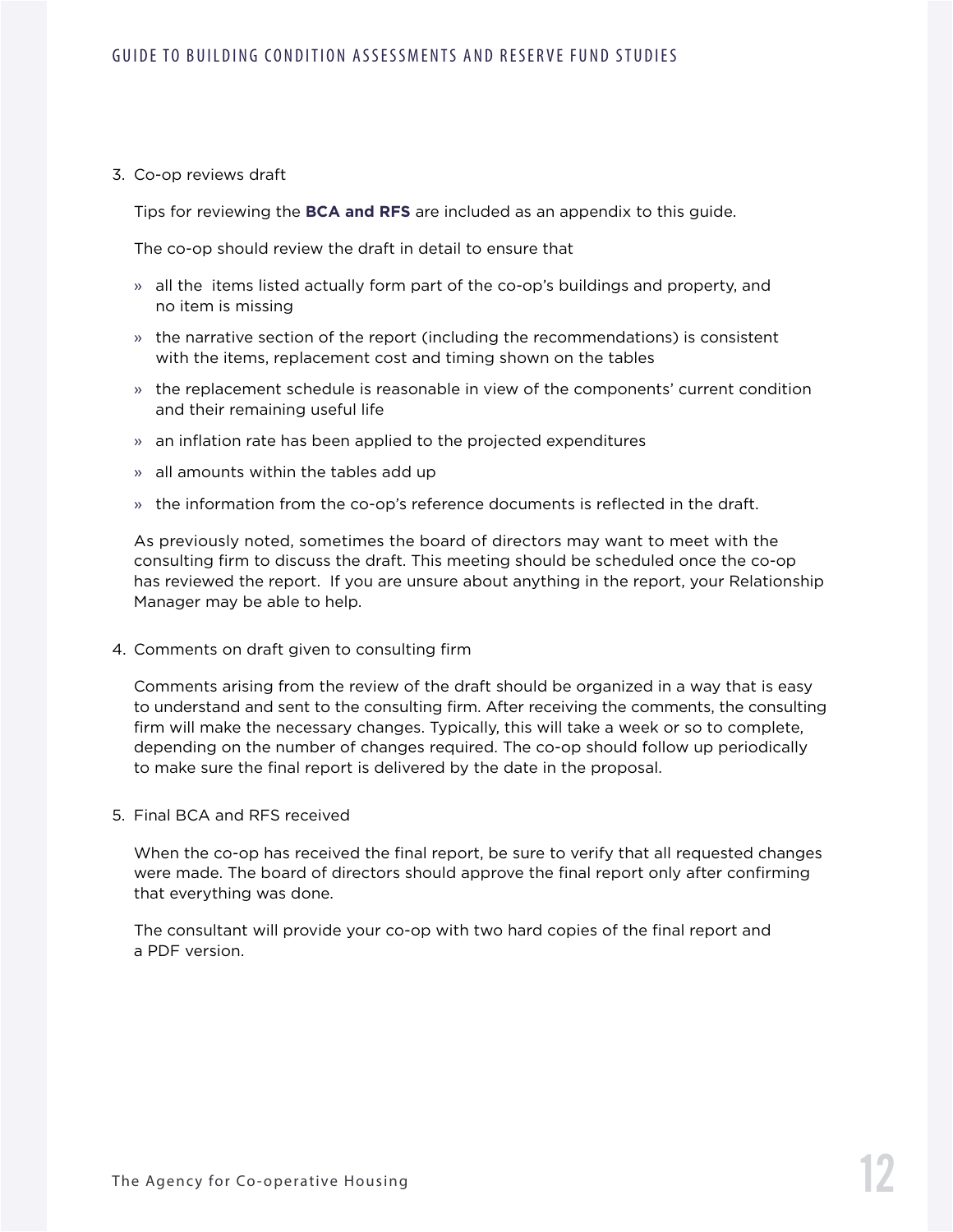# <span id="page-12-0"></span>**Using Your BCA and RFS**

When preparing a yearly capital budget, your co-op should consult the BCA to decide what items to include. The BCA is also the main reference document used in preparing a Capital Plan.

When preparing the annual operating budget, your co-op should make at least the reserve fund contribution recommended in the RFS.

Consider recommendations from the consultant when making decisions about the repair and replacement of building components.

The BCA may recommend further investigation and reporting for certain items or systems, because of limited visual access, such as with underground sewers. It's important to follow through on these further reports to get accurate information on the scope of work and estimated costs.

# **Updating Your Co-op's BCA / RFS**

Since a BCA / RFS is a snapshot of the condition of your property and buildings at a specific time, it should be updated every three to five years. There are several reasons for this advice:

- 1. Building components may deteriorate much sooner than expected because of weather conditions, heavy wear and tear or problems with the original construction or with work done later.
- 2. Your co-op may have put off making routine repairs and replacements or used a construction company that cut corners, instead of working to the highest standard.
- 3. The older your BCA is, the less accurate it will be. For example, it will not include any major work done on your property since the last BCA was completed.
- 4. If your BCA is being used to support your request for a loan, the lender will want a report no more than three years old.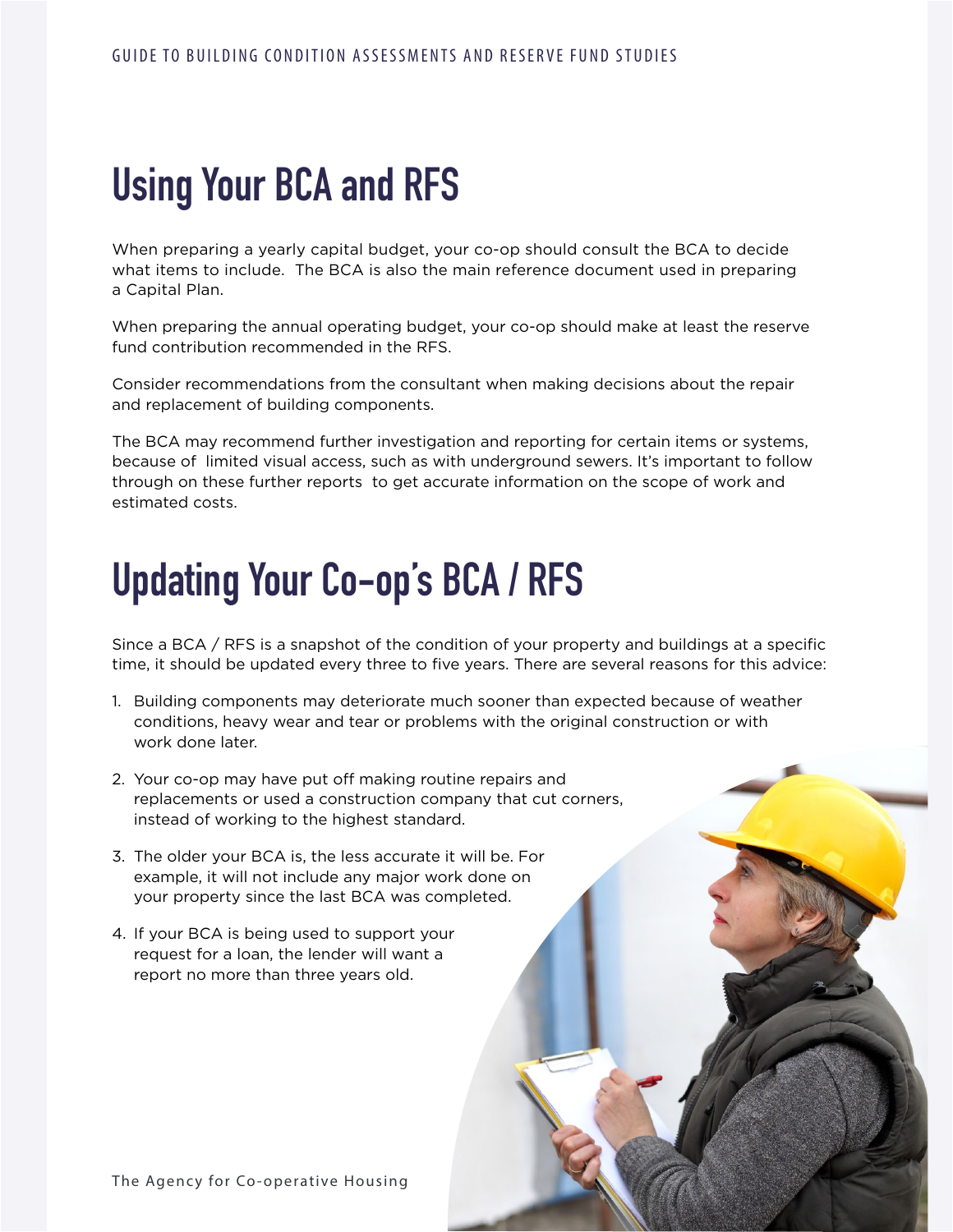If your BCA / RFS report is five years' old or more, your co-op has the choice of going back to the same consultant to update your last report or getting a new BCA / RFS report from a different firm. Getting a new BCA / RFS report would mean starting right from the beginning with the process of getting this report.

### **What to Expect when Your BCA / RFS is Updated**

A consultant's process for updating the previous BCA / RFS report typically includes the following:

- 1. A visit to the co-op's property to review the site and condition of the building(s)
- 2. A review of available reference materials (e.g., as-built drawings; earlier BCAs; list of capital work and repairs completed since the last BCA; current financial statements, etc.).
- 3. Based on the site review and the documents made available, the consultant will revise the previous BCA / RFS report by updating information on the condition of building components to reflect their current state. They will also note whether the property saw any major replacements or repairs in recent years. The consultant will update the cost and timing of suggested replacements and repairs, based on current condition. The updated RFS will include current cash-flow scenarios, as well as updated financial information and the current costs and timing of various capital expenditures.

#### **Cost**

The cost of updating an older BCA / RFS report depends on the consultant and the amount of work required.

Typically, for the co-op's reference, a BCA / RFS report will include a separate line item and allowance for a report update as part of the BCA's capital expenditure table. However, the allowance for the update may prove too low, depending on the rate of inflation and the number of years since the BCA was last updated.

An estimate of the cost of a BCA / RFS update needs to be confirmed directly with the consultant before the work begins.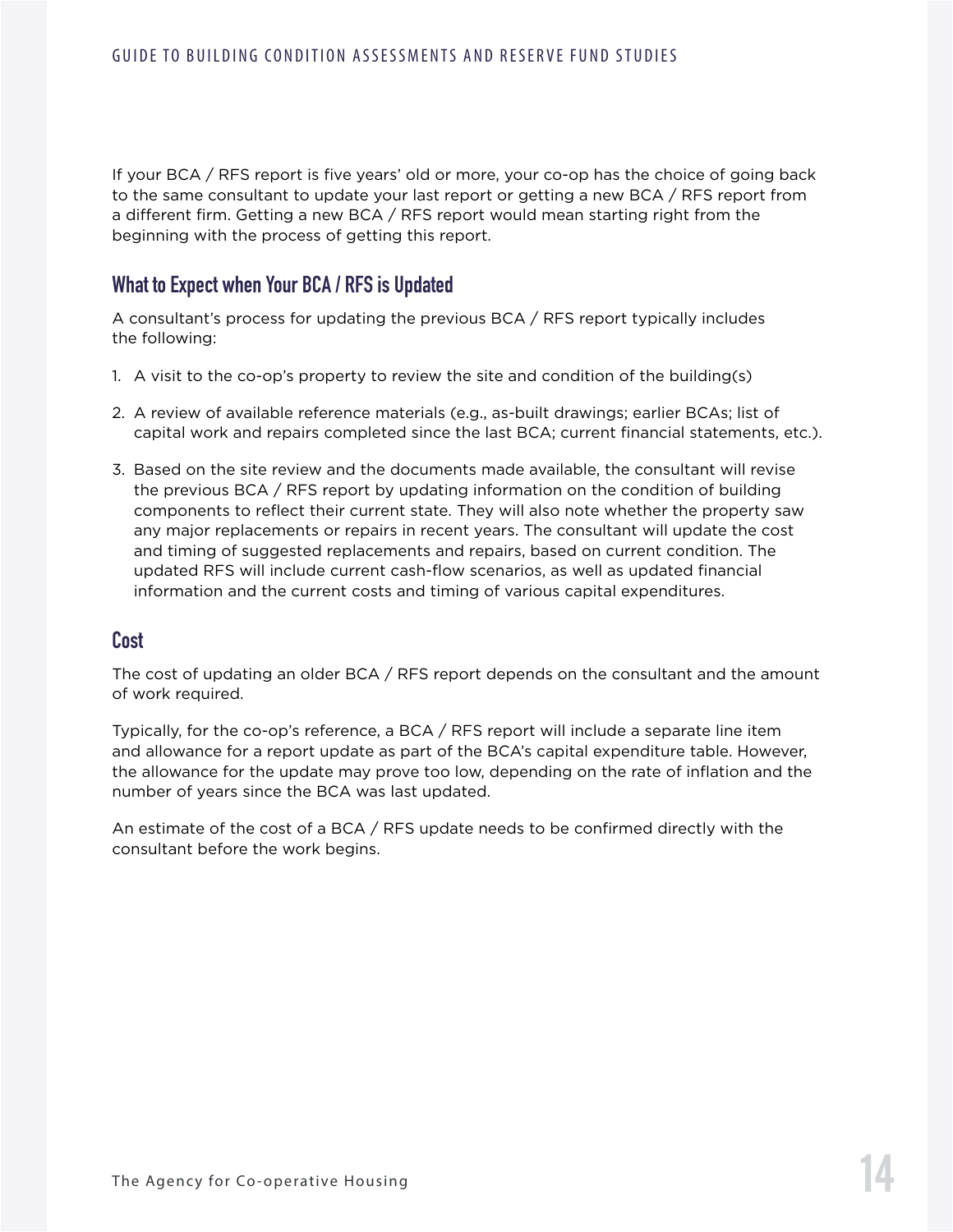# <span id="page-14-0"></span>**Appendix A: Tips for Reviewing a Draft BCA and RFS**

| Read the full BCA and RFS report thoroughly, including all the tables.                                                                                                                                                                              |
|-----------------------------------------------------------------------------------------------------------------------------------------------------------------------------------------------------------------------------------------------------|
| Confirm that your co-op's information, such as the address, number of units, building<br>type and year of construction, are correct in the executive summary and in the<br>introduction of the BCA.                                                 |
| Ensure that the information you provided about the buildings and property (such as<br>technical reports or architectural drawings) is referred to and is correct. This information<br>is typically found within the methodology section of the BCA. |
| Review and confirm that all building and property components were assessed and<br>are listed in the BCA.                                                                                                                                            |
| Don't forget to check that the quantity of each element is correct.<br>$\mathcal{V}$                                                                                                                                                                |
| If components such as hot-water heaters are leased or rented, ensure this is noted.<br>$\mathcal{V}$                                                                                                                                                |
| Verify that only capital repairs and replacements are included. Maintenance items<br>that form part of your operating budget should not be listed. Components costing<br>less \$2,000 would typically be considered maintenance items.              |
| Review the condition and priority rating of each capital component.                                                                                                                                                                                 |
| Review the replacement costs to ensure they seem reasonable.                                                                                                                                                                                        |
| Review the timing for the replacement of components to ensure that their estimated<br>remaining useful life seems reasonable.                                                                                                                       |
| Ensure that all the components listed on the expenditure spreadsheet are actually part<br>of your coop's property.                                                                                                                                  |
| Verify the accuracy of the reserve fund balance and the yearly contribution amounts<br>in both the narrative and tables of the RFS.                                                                                                                 |
| If the status-quo scenario in the RFS shows that your co-op cannot cover all the projected<br>expenditures in a given year, ask the consultant to consider deferring some expenditures                                                              |

 Confirm that the estimated interest rate on savings matches that earned by your co-op's investments.

or replacing items over a longer period.